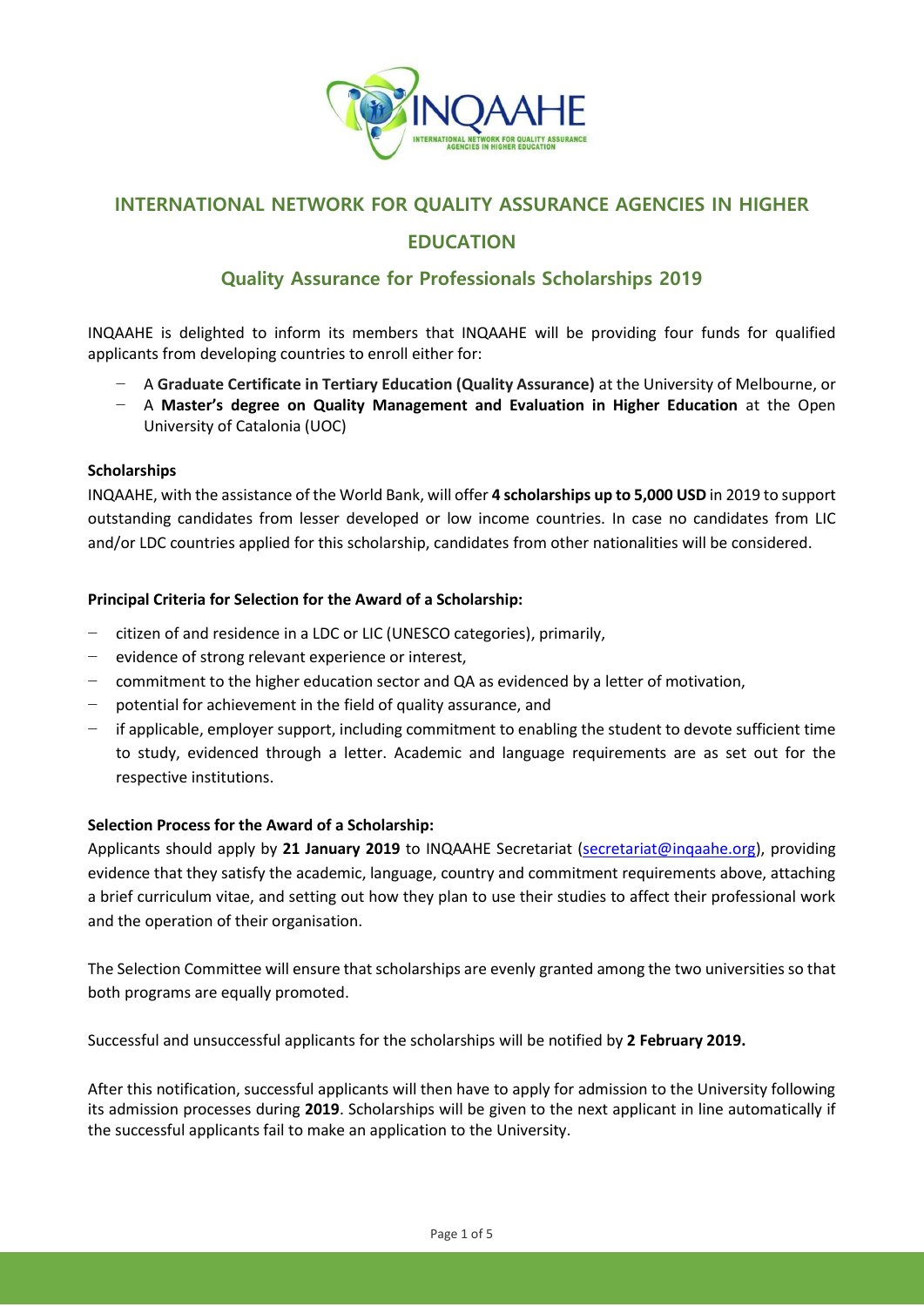

# **1. The Program at the University of Melbourne**

The Graduate Certificate in Tertiary Education (Quality Assurance) is a one-year professionallyoriented graduate-level certificate intended to lead to internationally-trained expertise for people working in or interested in quality assurance or accreditation in higher education. It is suitable for staff and directors of accrediting, auditing and other quality assurance agencies, staff in higher education institutions, members of review panels and teams, government representatives, and others with responsibility for planning and development of higher education systems.

The core curriculum was developed by the International Network for Quality Assurance Agencies in Higher Education (INQAAHE) to train people for international recognition. It can be consulted online at:<http://www.inqaahe.org/qa-graduate-program>

It is offered by The University of Melbourne as a one-year, on-line certificate qualification: the **Graduate Certificate in Tertiary Education (Quality Assurance).** Please note that this certificate will only be taught in **English**.

#### **Participants in the Melbourne program can expect:**

- − Expert perspectives on the issues and challenges for tertiary education systems and institutions, with a particular emphasis on the role of quality assurance in a dynamic sector.
- − Integrated learning via theory, case studies, moderated discussion boards, virtual teamwork, webinars and work-based assignments.
- − A fully online program developed according to current state-of-the-art online teaching, supported by extensive program resources.
- Scope to choose assignments aligned with personal development and career aspirations.

The details of the program can be found online at:

[http://www.lhmartininstitute.edu.au/postgraduate-award-programs/183-tertiary-education](http://www.lhmartininstitute.edu.au/postgraduate-award-programs/183-tertiary-education-management-graduate-courses)[management-graduate-courses](http://www.lhmartininstitute.edu.au/postgraduate-award-programs/183-tertiary-education-management-graduate-courses)

#### **Candidates for this program are expected to have:**

- an undergraduate degree or equivalent
- at least two years of relevant experience
- − current employment in the sector, and employer support to attend the program.

#### **English language requirements**

All applicants must meet the English language requirements of the University of Melbourne to be eligible for the program. These can be met in a number of ways, outlined at: <http://futurestudents.unimelb.edu.au/admissions/entry-requirements/language-requirements>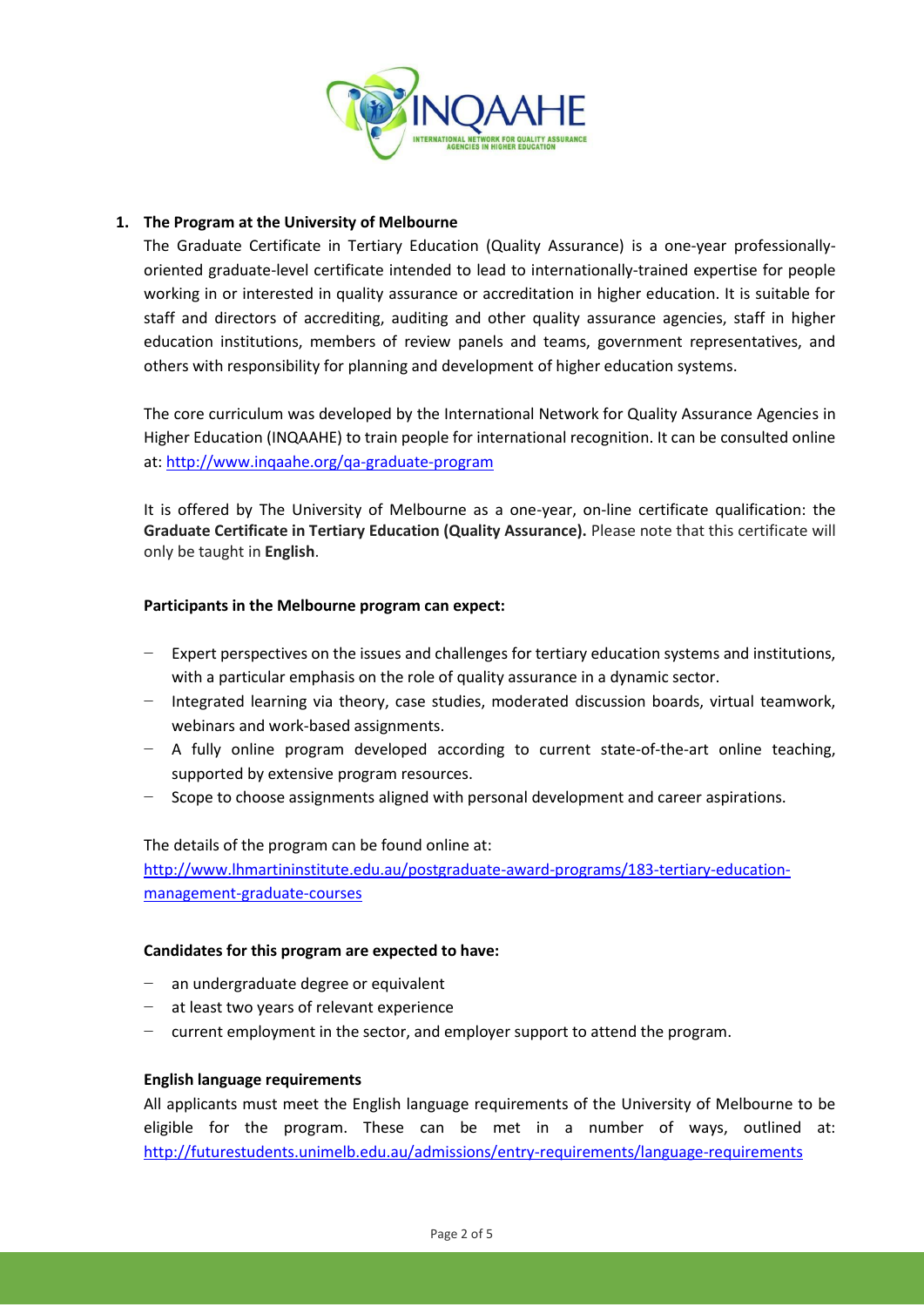

The IELTS and TOEFL requirements are:

- − IELTS (Academic English only): overall 7.0, with written 7.0 and no band less than 6.0.
- − TOEFL (paper-based test): 600 + TWE 5.0
- − TOEFL (internet-based test): 94+ writing 27; speaking 18; reading 13; listening 13.

The test must be taken no more than 24 months prior to application and the score must be achieved from a single test report.

# **Further information and Application Details**

Please visit: [https://online.unimelb.edu.au/education/tertiary-education-management/graduate](https://online.unimelb.edu.au/education/tertiary-education-management/graduate-certificate-quality-assurance#overview)[certificate-quality-assurance#overview](https://online.unimelb.edu.au/education/tertiary-education-management/graduate-certificate-quality-assurance#overview)

For more information, please refer to the LH Martin Institute website. Application enquiries can be directed to the team at the University of Melbourne's online graduate courses via live chat at [study](mailto:study-online@unimelb.edu.au)[online@unimelb.edu.au](mailto:study-online@unimelb.edu.au) or phone number + 61 3 8344 0149. To discuss the course further, please contact the course coordinator Dr Gwilym Croucher at [gscrou@unimelb.edu.au](mailto:gscrou@unimelb.edu.au) or call +61 3834 40437.

The 2019 fee for the Quality Assurance program is AUD 15,152 (around USD 10,800).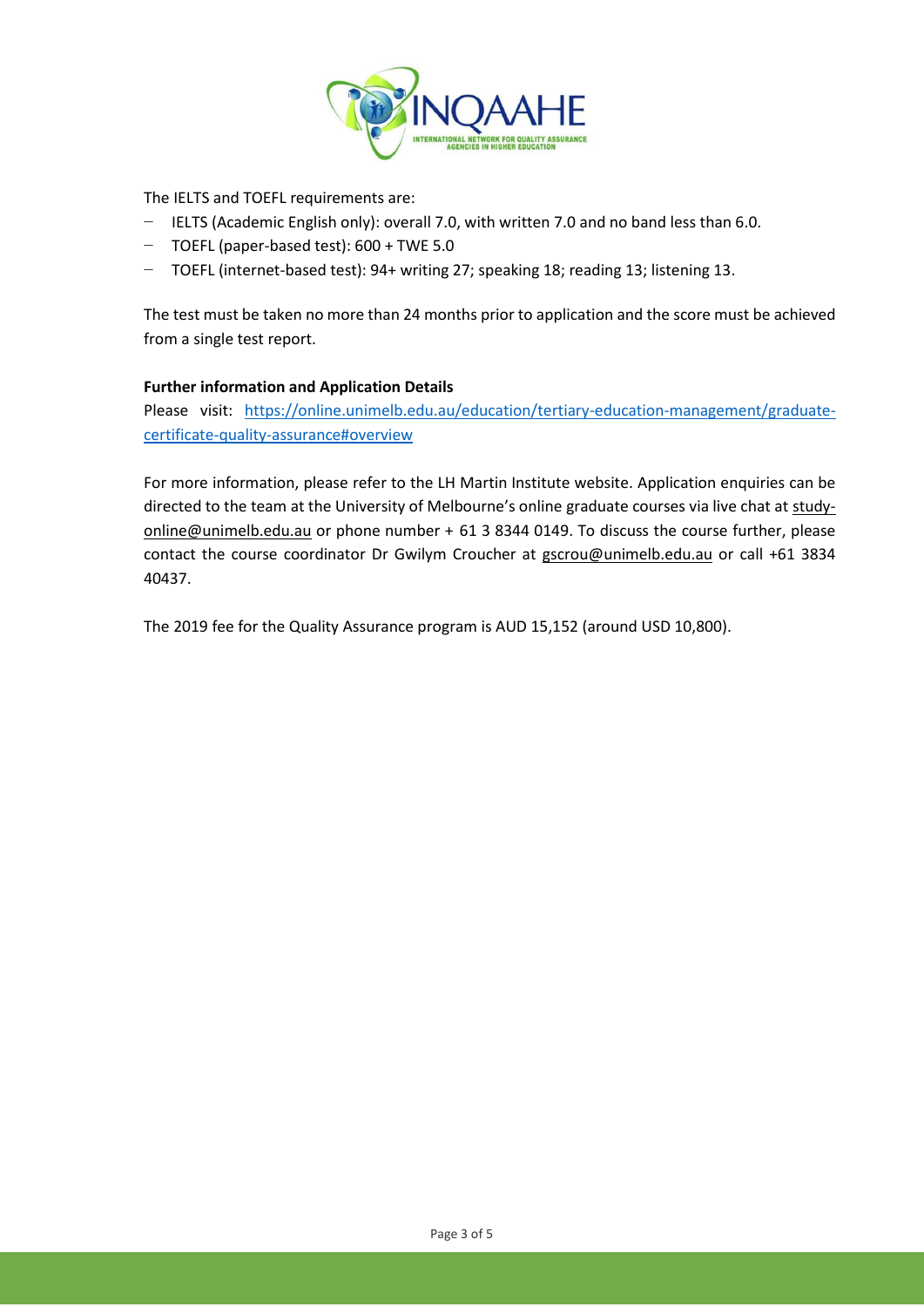

# **2. The Program at the Open University of Catalonia (UOC)**

This Program provides theoretical and practical knowledge about quality in higher education and the evaluation models and systems that are currently used, and targets professionals working in the field of education quality. The master's degree qualifies them to design quality assessment models in a given context in order to apply and improve an existing model and to perform analyses and implement strategies addressing education quality and the associated policies.

The program seeks to cover the educational needs of the following professional profiles:

- − Academics, teachers and researchers in the field of higher education, specifically in terms of the quality and improvement policies and systems used in higher education.
- Specialists working in quality agencies and the quality units of higher education institutions.
- − Professionals and specialists working in government (Ministry of Education, for example) and the universities (Office of the Vice President for Quality, Innovation and Development, among others).
- General and training managers in enterprises having a higher education offering.

It is offered by The Open University of Catalonia as master's degree in **Quality Management and Evaluation in Higher Education.** Please note that this degree will only be taught in **Spanish**.

INQAAHE has reviewed and certified that the university program meets the requirements of QAP. In this review INQAAHE has taken into account at least the alignment program offered by Universitat Oberta de Catalunya with the program established by the QAP.

#### **Participants in the UOC program can expect:**

The first goal of the University Master's Degree in Quality Management and Evaluation in Higher Education is to provide advanced knowledge about the different conceptions of Quality in Higher Education and the evaluation models that are currently available.

Some of the skills developed are the following:

- Understand the scope of the different conceptions and perspectives of quality in education.
- Design Higher Education Quality Policies and strategies for States, institutions or departments of different types of organizations.
- Design systems, methodologies and instruments for evaluating the quality of institutions, programmes and faculty.
- − Apply effectively and precisely the various systems used to evaluate the quality of institutions, programmes and faculty: methods, processes, tools, criteria and standards.
- − Identify evidence and indicators aligned with the objectives of the evaluation performed.
- − Analyse reports, documents and indicator systems, using quantitative and qualitative data, and interpret them.